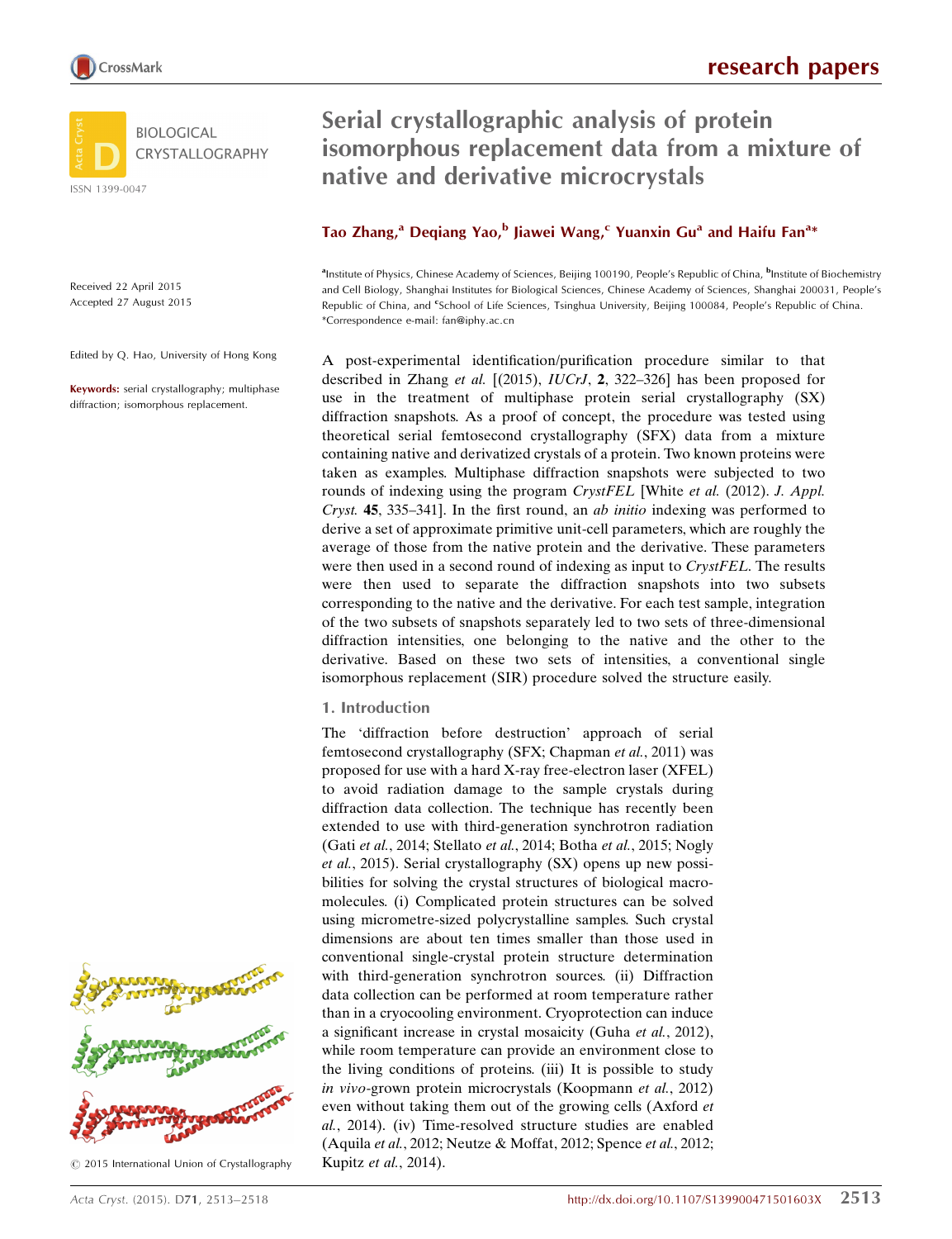### Table 1 Summarized crystallographic data for the proteins LegC3N and NAT/NCS2.

|                                     | LegC3N                     |                     | NAT/NCS2                  |                       |
|-------------------------------------|----------------------------|---------------------|---------------------------|-----------------------|
|                                     | Native                     | Hg derivative       | Native                    | Hg derivative         |
| Space group                         | $P2_12_12$                 |                     | $P6_{4}22$                |                       |
| Unit-cell parameters                |                            |                     |                           |                       |
| a(A)                                | 108.874                    | 107.039             | 96.760                    | 97.227                |
| b(A)                                | 150.246                    | 149.507             | 96.760                    | 97.227                |
| c(A)                                | 24.240                     | 24.207              | 251.950                   | 252.430               |
| $\nu$ (°)                           |                            |                     | 120                       | 120                   |
| Unit-cell volume $(\AA^3)$          | $3.965 \times 10^5$        | $3.874 \times 10^5$ | $2.043 \times 10^6$       | $2.067 \times 10^{6}$ |
| Heavy atoms per asymmetric unit     | $3 \times Hg$              |                     | $4 \times$ Hg             |                       |
| No. of residues per asymmetric unit | 367                        |                     | 429                       |                       |
| Reference (PDB code)                | Yao et al., 2014<br>(4um6) |                     | Lu et al., 2011<br>(3qe7) |                       |

Table 2

Conditions for simulating calculations of diffraction snapshots by SFX.

| $1.24 \times 10^{4}$               |
|------------------------------------|
| $7.0735 \times 10^{11}$            |
| 0.001                              |
| 0.001                              |
| $1456 \times 1456$                 |
| 110                                |
| 20                                 |
| 500-5000                           |
| Taken from PDB entries 4um6        |
| for LegC3N and 3qe7 for NAT/NCS2   |
| 6.6% for LegC3N, 7.1% for NAT/NCS2 |
|                                    |
|                                    |

#### Table 3

Summarized results of SFX diffraction-snapshot simulation.

|                              | LegC3N       |        | NAT/NCS2     |                                    |  |
|------------------------------|--------------|--------|--------------|------------------------------------|--|
|                              | Native       |        |              | Hg derivative Native Hg derivative |  |
| No. of simulated snapshots   | 150000       | 100000 | 100000       | 100000                             |  |
| No. of indexed snapshots†    | 135028       | 92448  | 84678        | 90305                              |  |
| Resolution $(A)$             | 61.287-1.985 |        | 83.983-2.604 |                                    |  |
| Total No. of reflections     | 25815        |        | 21258        |                                    |  |
| Multiplicity (overall)       | 576          | 404    | 1001         | 1064                               |  |
| $R_{\text{split}}$ (overall) | 0.266        | 0.303  | 0.182        | 0.152                              |  |

† Counted for the second round of indexing.

SX is an emerging technique, in which there are problems to be solved and new applications to be explored. Recently, efforts have been made towards resolving the indexing ambiguity and improving the process of intensity integration (Brehm & Diederichs, 2014; Kabsch, 2014; Hattne et al., 2014; Zeldin et al., 2015; Sauter, 2015). These could help to strengthen the power of the technique. Apart from data processing, there are many phasing methods which are very successful in conventional single-crystal protein structure analysis. In principle, these methods should also be applicable in SX, and some of them have been tested in SX. Barends et al. (2014) reported a test of gadolinium SAD phasing with the known protein lysozyme. Botha et al. (2015) demonstrated multiple isomorphous replacement with anomalous scattering (MIRAS) and single isomorphous replacement with anomalous scattering (SIRAS) phasing using native, iodide and gold derivatives of lysozyme. However, to date only the molecularreplacement method has been successful in SX for solving the structures of originally unknown proteins. The main obstacle in practice may be the quality of diffraction intensities. Apart from the problem of the partial diffraction recorded for each Bragg reflection and the inaccuracy of integration methods, the heterogeneity of the microcrystals used in SX experiments also degrades the quality of diffraction intensities (Sauter, 2015). We have found that a small amount of impurities in the heavy-atom derivative sample can strongly affect the results of

SAD phasing in SX (Zhang, Jin et al., 2014). In this paper, an SX SIR/MIR phasing procedure will be described. It is a combination of the conventional protein SIR/MIR phasing technique with a post-experimental identification/purification process dedicated to the treatment of SX diffraction snapshots from a multiphase mixture sample.

## 2. Test samples and simulation

For the present test, we prepared two test samples. Both are diffraction snapshots of an SIR mixture (containing snapshots from both the native and a derivative). One of the two samples is associated with the protein LegC3N (Yao et al., 2014), while the other is related to NAT/NCS2 (Lu et al., 2011). Crystallographic parameters for the two proteins are summarized in Table 1. The structures of both proteins were originally solved by the SIRAS method. The simulation was based on the experimental unit-cell parameters and the final structure models from the PDB entries (see Table 1). The CrystFEL program suite (White et al., 2012) was used for simulation under the conditions listed in Table 2. For each set of mixed SIR data, diffraction snapshots of the native and derivative were first calculated separately and then mixed randomly in a ratio of 1.5:1 for LegC3N and in a ratio of 1:1 for NAT/NCS2. The results of the simulation are summarized in Table 3.

## 3. Identification and diffraction-intensity extraction

At the beginning of the present test, we assumed it to already be known that the two sets of test diffraction snapshots are from the proteins LegC3N and NAT/NCS2; both contain mainly diffraction snapshots from the native and the derivative without knowing the unit-cell parameters. Indexing was performed using the program indexamajig in CrystFEL running with default settings. The number of indexable snapshots was plotted against the primitive unit-cell volume as shown in Figs. 1 and 2 for the proteins LegC3N and NAT/ NCS2, respectively. Figs.  $1(a)$  and  $2(a)$  show the full range distribution; Figs.  $1(b)$  and  $2(b)$  show an enlarged portion covering only the highest peak in Figs.  $1(a)$  and  $2(a)$ . One dominating peak and a number of much smaller peaks can be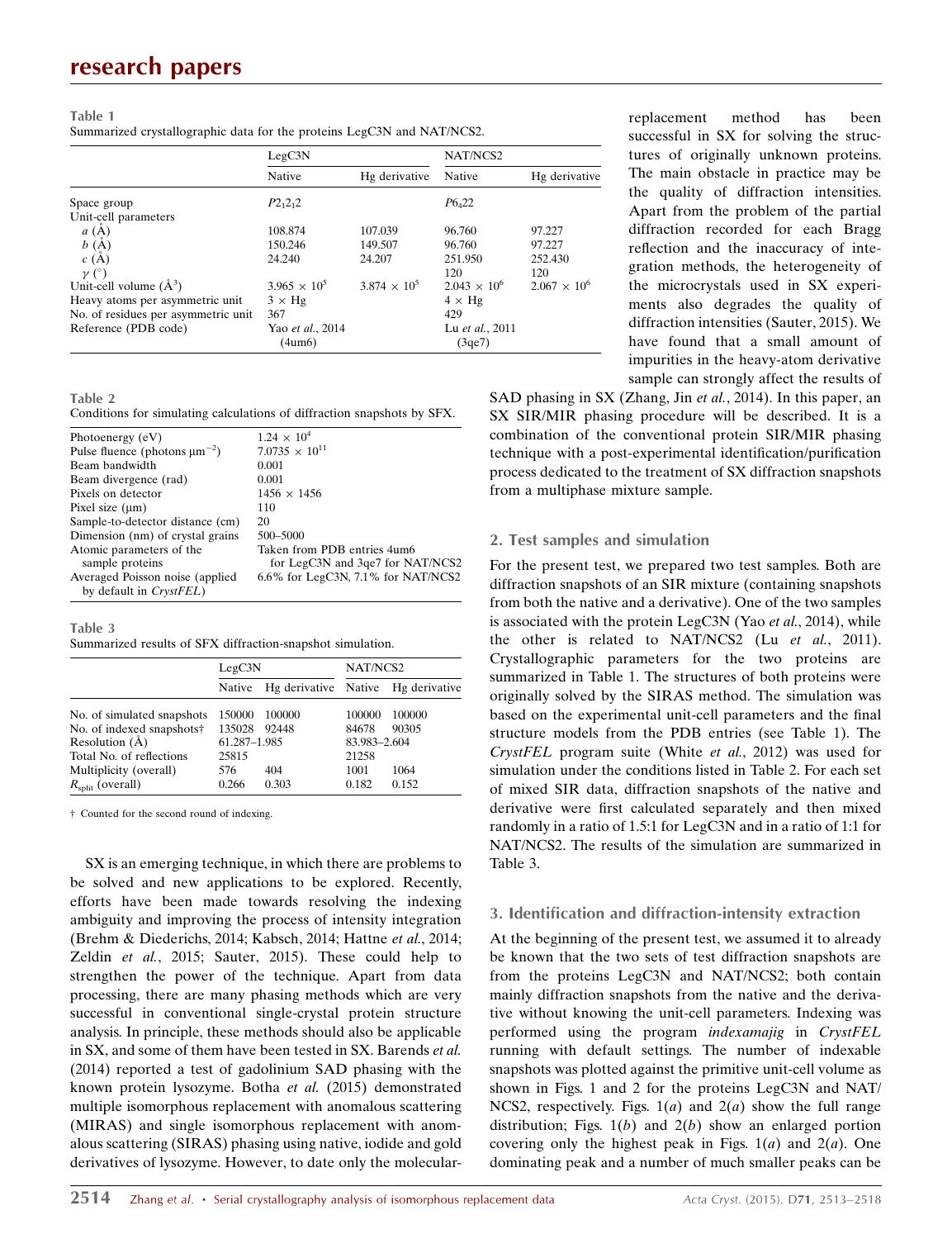found in Figs.  $1(a)$  and  $2(a)$ . The most prominent small peaks are on the right-hand side of the dominating peak and have a primitive unit-cell volume  $N$  times (where  $N$  is an integer) larger than that of the dominating peak. Most probably, they belong to the same crystallographic phase as the dominating peak. Other small peaks may be owing to errors. In Figs.  $1(b)$ and  $2(b)$  it is shown that the dominating peaks in Figs.  $1(a)$  and  $2(a)$  are now split into two peaks with unit-cell parameters close to each other. This indicates that both examples mainly consist of two components, i.e. the native protein and the derivative. On the other hand, the peaks in Figs.  $1(b)$  and  $2(b)$ cover only a small portion of the whole snapshots from LegC3N and NAT/NCS2, respectively. The separation directly from the two figures will be far from complete and subsequent structure solution based on it may be problematic. Hence, a procedure based on two rounds of indexing is used in the present work. The only task of the first round is to derive an approximate set of primitive unit-cell parameters. For this purpose, it is not necessary to use the whole set of snapshots. 5000 snapshots were randomly selected for ab initio indexing by the program indexamajig running under the default control of CrystFEL. This led to a native–derivative averaged primitive unit cell of the mixed SIR data for LegC3N with  $a = 108.21$ ,  $b = 149.87$ ,  $c = 24.21 \text{ Å}$ ,  $\alpha = 89.97$ ,  $\beta = 89.94$ ,  $\gamma = 89.97^{\circ}$  and for

NAT/NCS2 with  $a = 97.13$ ,  $b = 97.41$ ,  $c = 252.11 \text{ Å}$ ,  $\alpha = 89.92$ ,  $\beta = 89.97, \gamma = 60.09^{\circ}.$ 

In the second round, all individual snapshots of each protein were subjected to indexing. The primitive unit-cell parameters obtained in the first round were input to the program CrystFEL, which was again running under default control. Distributions of the number of indexable snapshots against the primitive unit-cell volume from the second round of indexing are plotted in Figs. 3 and 4 for LegC3N and for NAT/NCS2, respectively. Here, only the enlarged portions corresponding to those of Figs.  $1(b)$  or  $2(b)$ , respectively, are given. In comparison with Figs.  $1(b)$  or  $2(b)$ , many more snapshots are now included in Figs. 3 and 4 and the separation of the two components will accordingly be much more complete. In the latter two figures, the peak on the left (with a smaller primitive volume) is denoted in blue while that on the right is in red. Obviously, of the blue and red peaks, one should correspond to the native and the other to the derivative. Accordingly, for each protein we can extract two subsets of snapshots corresponding to the native and the derivative. In order to extract a set of snapshots corresponding to a peak in Figs. 3 or 4, we need to specify the position of its maximum and define the length of the baseline (coincident with the abscissa of Figs. 3 or 4 with its midpoint set at the maximum position of



Figure 1

Result of the preliminary indexing for LegC3N: distribution of the number of indexable diffraction snapshots against the primitive unit-cell volume.  $(a)$  Full range distribution;  $(b)$  enlarged portion covering only the highest peak in  $(a)$ .



Figure 2

Result of the preliminary indexing for NAT/NCS2: distribution of the number of indexable diffraction snapshots against the primitive unit-cell volume.  $(a)$  Full range distribution;  $(b)$  enlarged portion covering only the highest peak in  $(a)$ .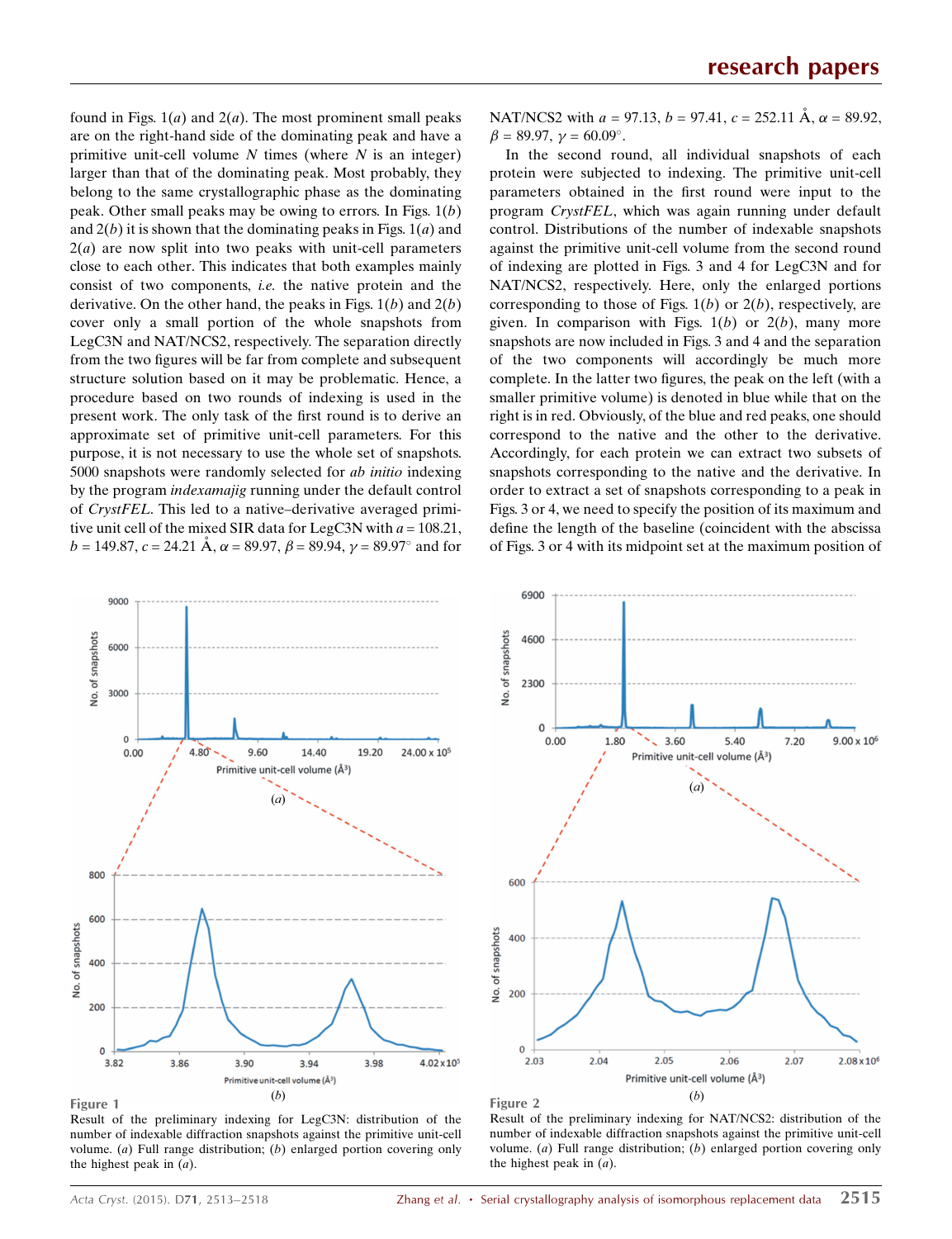Table 4 CC and  $CC_{weak}$  values resulting from  $SHELXD$  for different native/ derivative assignments.

|                               | LegC3N |                    | NAT/NCS2 |                    |
|-------------------------------|--------|--------------------|----------|--------------------|
| Native/derivative assignment  | CC.    | $CC_{\text{weak}}$ | CC       | $CC_{\text{weak}}$ |
| Native, red; derivative, blue | 36.79  | 24.48              | 24.36    | 11.69              |
| Native, blue; derivative, red | 29.23  | 19.82              | 49.66    | 36.40              |

the peak). All snapshots with the primitive unit-cell volume falling on the baseline should be extracted to form a subset with the averaged primitive unit-cell volume equal to that of the maximum position. A post-experimental purification of a particular component can now simply be performed by shortening the length of the baseline. In the present test, since no impurities have been assumed in the test sample, no improvements in data quality could be found by shortening the baseline of either the native peak or the derivative peak. Hence, we just set the length equal to the distance between the maxima of the red and the blue peaks. By extracting snapshots from the red and blue peaks in Figs. 3 and 4, we obtained four sets of diffraction snapshots. Intensity extraction was performed for each of the four snapshot sets separately using the procedure of Zhang, Li et al. (2014) instead of Monte Carlo integration (Kirian et al., 2010). The former method



Result of the second round of indexing for LegC3N: distribution of the number of indexable diffraction snapshots against the primitive unit-cell volume. Only the enlarged portion corresponding to Fig.  $1(b)$  is shown.



Figure 4

Result of the second round of indexing for NAT/NCS2: distribution of the number of indexable diffraction snapshots against the primitive unit-cell volume. Only the enlarged portion corresponding to Fig.  $2(b)$  is shown.

| Table 5                                                                          |  |
|----------------------------------------------------------------------------------|--|
| Resultant structure models from <i>SHELXCIDIE</i> and <i>ARP</i> / <i>wARP</i> . |  |

| Protein  | Program           | No. of residues  |        |                                                 |      |                |
|----------|-------------------|------------------|--------|-------------------------------------------------|------|----------------|
|          |                   | Built            | Placed | $\Delta C^{\alpha} < 1$ $\dot{A}^{\dagger}$ $R$ |      | $R_{\rm free}$ |
| LegC3N   | <i>SHELXCIDIE</i> | 234 <sub>1</sub> |        | 213 <sub>‡</sub>                                |      |                |
|          | ARP/wARP          | 260              | 260    | 258                                             | 0.23 | 0.28           |
| NAT/NCS2 | <i>SHELXCIDIE</i> | 316‡             |        | 199‡                                            |      |                |
|          | ARP/wARP          | 401              | 391    | 379                                             | 0.25 | 0.28           |

 $\dagger \Delta C^{\alpha}$  is the positional deviation of  $C^{\alpha}$  atoms in the built model from that of the final structure. ‡ From the polyalanine model.

gave better results and was able to use fewer snapshots in the present test. After diffraction-intensity extraction, the four sets of intensity data were treated separately with XPREP (http://shelx.uni-ac.gwdg.de/tutorial/english/). This led to four sets (two belonging to LegC3N and the other two belonging to NAT/NCS2) of diffraction data with space groups and crystallographic unit cells matching those listed in Table 1. Up to this point, we have diffraction data for two SIR pairs for the proteins LegC3N and NAT/NCS2. However, in each SIR pair we do not know whether the red peak corresponds to the native or to the derivative. The same holds for the blue peak. This problem remains to be solved in the following section.

#### 4. Structure determination

Diffraction data for the two SIR pairs obtained in the previous section were used separately to solve the structures of LegC3N and NAT/NCS2. SHELXC/D/E (Sheldrick, 2010) as implemented via the HKL2MAP GUI (Pape & Schneider, 2004) were used for diffraction-intensity normalization, native–derivative discrimination, heavy-atom substructure determination, SIR phasing, density modification and





Cartoon structure models of LegC3N. (a) SHELXC/D/E polyalanine model derived from the simulated SFX SIR data. (b) ARP/wARP model based on (a). (c) The final model from PDB entry 4um6.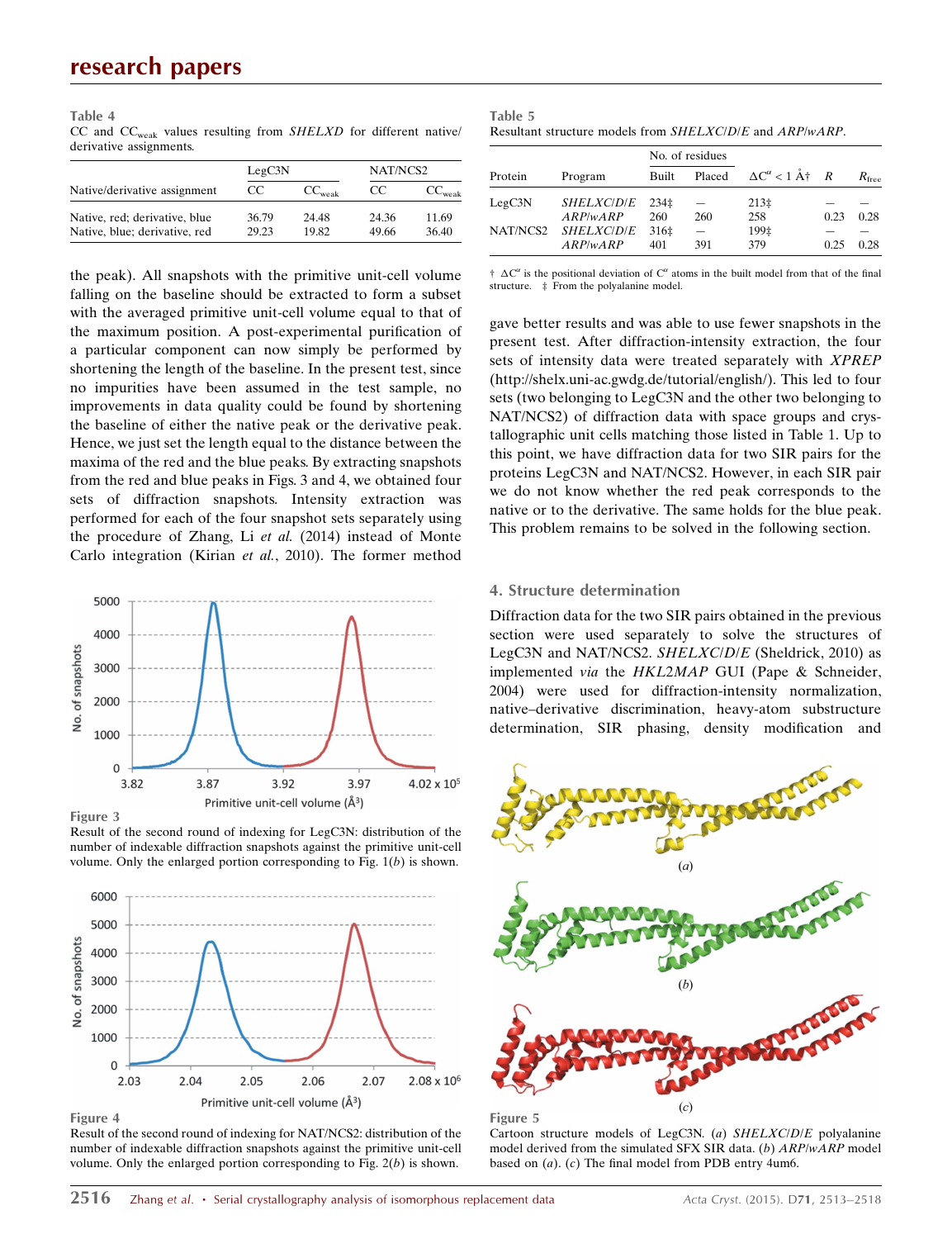

Cartoon structure models of NAT/NCS2. (a) SHELXC/D/E polyalanine model derived from the simulated SFX SIR data. (b) ARP/wARP model based on (a). (c) The final model from PDB entry 3qe7.

polyalanine model building. For resolving the native–derivative ambiguity and locating the heavy-atom sites, SHELXC/D were run twice. In the first run, diffraction data from the red peaks were assigned as from the native, while those from the blue peaks were assigned as from the derivative. In the second run the assignment was inverted. The different assignments should affect the normalization in SHELXC, leading to different results from SHELXD. After 1000 trials for each run of *SHELXD*, the best (largest) CC and  $CC_{weak}$  values are listed in Table 4. It is expected that the correct assignment should lead to larger CC and CCweak values and the correct heavy-atom substructure should be that associated with the largest CC and  $CC_{weak}$ . Hence, in view of Table 4, we concluded that the red peak in Fig.  $3(b)$  is from native LegC3N, while the blue peak in Fig.  $4(b)$  is from native NAT/NCS2. Accordingly, we also obtained the heavy-atom substructure from the SHELXD output for the derivatives of LegC3N and of NAT/NCS2. The two heavy-atom substructures were then passed onto SHELXE separately for SIR phasing, density modification and polyalanine model building. All steps were run using the program defaults. Finally, ARP/  $wARP$  (Langer et al., 2008), also running with default settings, was used to extend and refine the resultant polyalanine models from SHELXE. This led to almost complete structures of LegC3N and NAT/NCS2. Structure-analysis results are summarized in Table 5. Cartoon structure models plotted by PyMOL (DeLano, 2002) are shown in Figs. 5 and 6 for LegC3N and NAT/NCS2, respectively.

## 5. Concluding remarks

Unlike single-crystal diffraction experiments, an SX experiment requires tens of thousands of crystal grains. It would be difficult to ensure the purity of such a sample by conventional experimental treatments. However, the post-experimental identification/purification procedure may solve the problem effectively. The present test was performed assuming that an X-ray free-electron laser source is used; it is obvious that similar results can also be obtained with a synchrotronradiation source. Although the present test was only performed with SIR data, there is no doubt that the proposed method is also applicable to MIR data. Besides, significant alternate conformations of side chains and the backbone and different configurations/conformations of multi-component macromolecular complexes might result in a variation of the unit-cell parameters. Such problems may also be tackled using the proposed method.

## Acknowledgements

HF would like to thank Professor M. Cygler and Professor N. Yan for making the data for LegC3N and NAT/NCS2 available, respectively. This work was supported in part by the National Natural Science Foundation of China (Grant No. 11204364).

## References

- Aquila, A. et al. (2012). [Opt. Express](http://scripts.iucr.org/cgi-bin/cr.cgi?rm=pdfbb&cnor=qh5029&bbid=BB1), 20, 2706–2716.
- [Axford, D., Ji, X., Stuart, D. I. & Sutton, G. \(2014\).](http://scripts.iucr.org/cgi-bin/cr.cgi?rm=pdfbb&cnor=qh5029&bbid=BB2) Acta Cryst. D70, [1435–1441.](http://scripts.iucr.org/cgi-bin/cr.cgi?rm=pdfbb&cnor=qh5029&bbid=BB2)
- [Barends, T. R. M., Foucar, L., Botha, S., Doak, R. B., Shoeman, R. L.,](http://scripts.iucr.org/cgi-bin/cr.cgi?rm=pdfbb&cnor=qh5029&bbid=BB3) [Nass, K., Koglin, J. E., Williams, G. J., Boutet, S., Messerschmidt, M.](http://scripts.iucr.org/cgi-bin/cr.cgi?rm=pdfbb&cnor=qh5029&bbid=BB3) [& Schlichting, I. \(2014\).](http://scripts.iucr.org/cgi-bin/cr.cgi?rm=pdfbb&cnor=qh5029&bbid=BB3) Nature (London), 505, 244–247.
- [Botha, S., Nass, K., Barends, T. R. M., Kabsch, W., Latz, B.,](http://scripts.iucr.org/cgi-bin/cr.cgi?rm=pdfbb&cnor=qh5029&bbid=BB4) [Dworkowski, F., Foucar, L., Panepucci, E., Wang, M., Shoeman,](http://scripts.iucr.org/cgi-bin/cr.cgi?rm=pdfbb&cnor=qh5029&bbid=BB4) [R. L., Schlichting, I. & Doak, R. B. \(2015\).](http://scripts.iucr.org/cgi-bin/cr.cgi?rm=pdfbb&cnor=qh5029&bbid=BB4) Acta Cryst. D71, 387– [397.](http://scripts.iucr.org/cgi-bin/cr.cgi?rm=pdfbb&cnor=qh5029&bbid=BB4)
- [Brehm, W. & Diederichs, K. \(2014\).](http://scripts.iucr.org/cgi-bin/cr.cgi?rm=pdfbb&cnor=qh5029&bbid=BB5) Acta Cryst. D70, 101–109.
- Chapman, H. N. et al. (2011). [Nature \(London\)](http://scripts.iucr.org/cgi-bin/cr.cgi?rm=pdfbb&cnor=qh5029&bbid=BB6), 470, 73–77.
- DeLano, W. L. (2002). PyMOL[. http://www.pymol.org.](http://scripts.iucr.org/cgi-bin/cr.cgi?rm=pdfbb&cnor=qh5029&bbid=BB7)
- [Gati, C., Bourenkov, G., Klinge, M., Rehders, D., Stellato, F.,](http://scripts.iucr.org/cgi-bin/cr.cgi?rm=pdfbb&cnor=qh5029&bbid=BB8) Oberthür, D., Yefanov, O., Sommer, B. P., Mogk, S., Duszenko, [M., Betzel, C., Schneider, T. R., Chapman, H. N. & Redecke, L.](http://scripts.iucr.org/cgi-bin/cr.cgi?rm=pdfbb&cnor=qh5029&bbid=BB8)  $(2014)$ . IUCrJ, 1, 87-94.
- [Guha, S., Perry, S. L., Pawate, A. S. & Kenis, P. J. A. \(2012\).](http://scripts.iucr.org/cgi-bin/cr.cgi?rm=pdfbb&cnor=qh5029&bbid=BB9) Sens. [Actuators B Chem.](http://scripts.iucr.org/cgi-bin/cr.cgi?rm=pdfbb&cnor=qh5029&bbid=BB9) 174, 1–9.

Hattne, J. et al. (2014). [Nature Methods](http://scripts.iucr.org/cgi-bin/cr.cgi?rm=pdfbb&cnor=qh5029&bbid=BB10), 11, 545–548.

[Kabsch, W. \(2014\).](http://scripts.iucr.org/cgi-bin/cr.cgi?rm=pdfbb&cnor=qh5029&bbid=BB12) Acta Cryst. D70, 2204–2216.